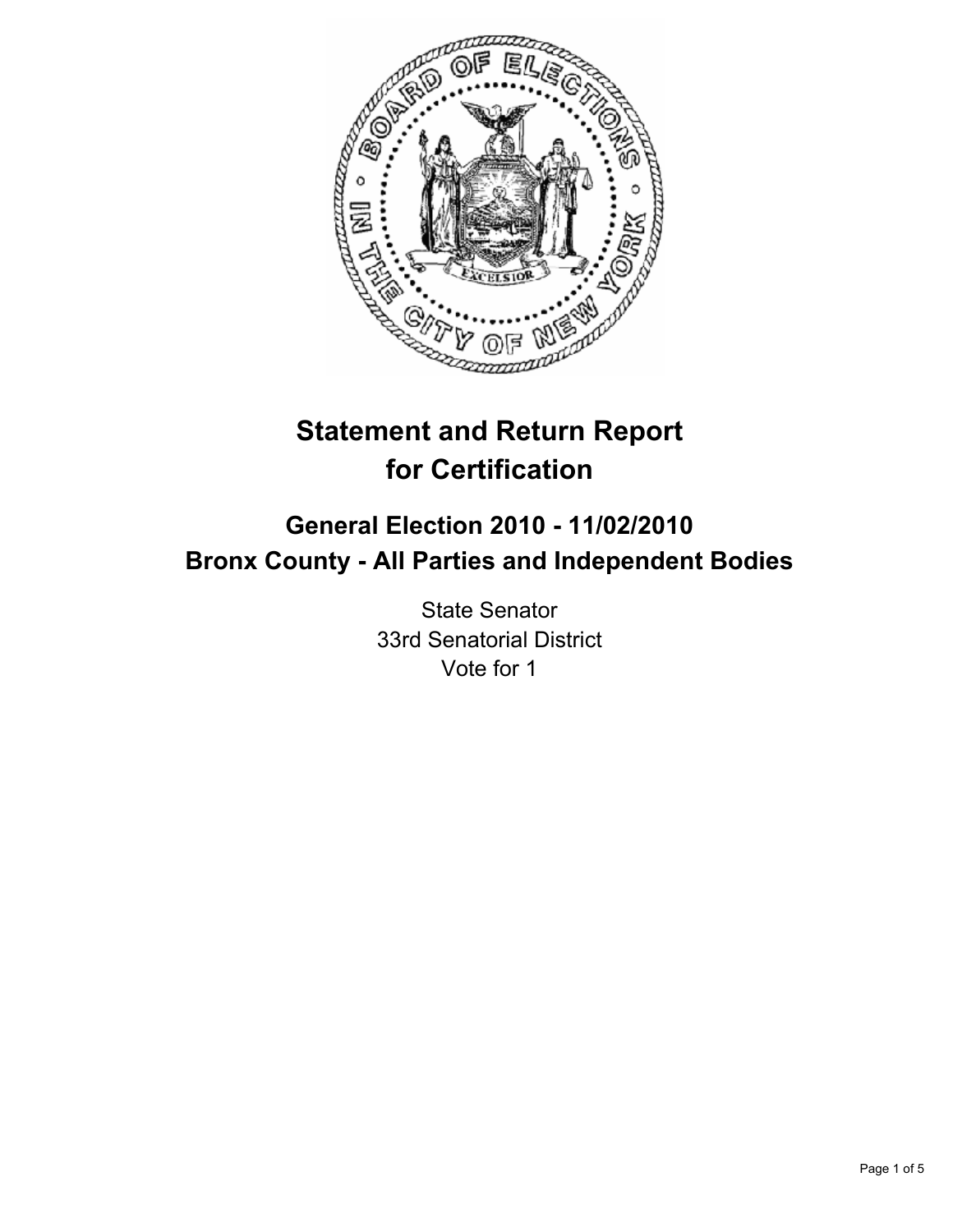

#### **Assembly District 76**

| PUBLIC COUNTER                      | 311 |
|-------------------------------------|-----|
| EMERGENCY                           | 0   |
| ABSENTEE/MILITARY                   |     |
| AFFIDAVIT                           | 6   |
| <b>Total Ballots</b>                | 318 |
| J GUSTAVO RIVERA (DEMOCRATIC)       | 267 |
| J GUSTAVO RIVERA (WORKING FAMILIES) | 14  |
| JOHN REYNOLDS (GREEN)               | 2   |
| <b>Total Votes</b>                  | 283 |
| Unrecorded                          | 35  |

#### **Assembly District 77**

| PUBLIC COUNTER                      | 433 |
|-------------------------------------|-----|
| <b>EMERGENCY</b>                    | 0   |
|                                     |     |
| ABSENTEE/MILITARY                   | 8   |
| <b>AFFIDAVIT</b>                    | 18  |
| <b>Total Ballots</b>                | 461 |
| J GUSTAVO RIVERA (DEMOCRATIC)       | 372 |
| J GUSTAVO RIVERA (WORKING FAMILIES) | 41  |
| JOHN REYNOLDS (GREEN)               | 4   |
| <b>Total Votes</b>                  | 417 |
| Unrecorded                          | 44  |

#### **Assembly District 78**

| <b>PUBLIC COUNTER</b>               | 9,779          |
|-------------------------------------|----------------|
| <b>EMERGENCY</b>                    | 0              |
| ABSENTEE/MILITARY                   | 171            |
| <b>AFFIDAVIT</b>                    | 291            |
| <b>Total Ballots</b>                | 10,288         |
| J GUSTAVO RIVERA (DEMOCRATIC)       | 8,103          |
| J GUSTAVO RIVERA (WORKING FAMILIES) | 561            |
| JOHN REYNOLDS (GREEN)               | 220            |
| FERNANDO TIRADO (WRITE-IN)          | 1              |
| JOES M. SERRANO (WRITE-IN)          | 1              |
| NO NAME (WRITE-IN)                  | 4              |
| NONE OF THE ABOVE (WRITE-IN)        | 1              |
| PEDRO ESPADA JR (WRITE-IN)          | $\overline{2}$ |
| PERRO MUERTO (WRITE-IN)             | 1              |
| SUN WON BETTA (WRITE-IN)            | 1              |
| WILLIAM J. SULLIVAL (WRITE-IN)      | 1              |
| <b>Total Votes</b>                  | 8,896          |
| Unrecorded                          | 1,392          |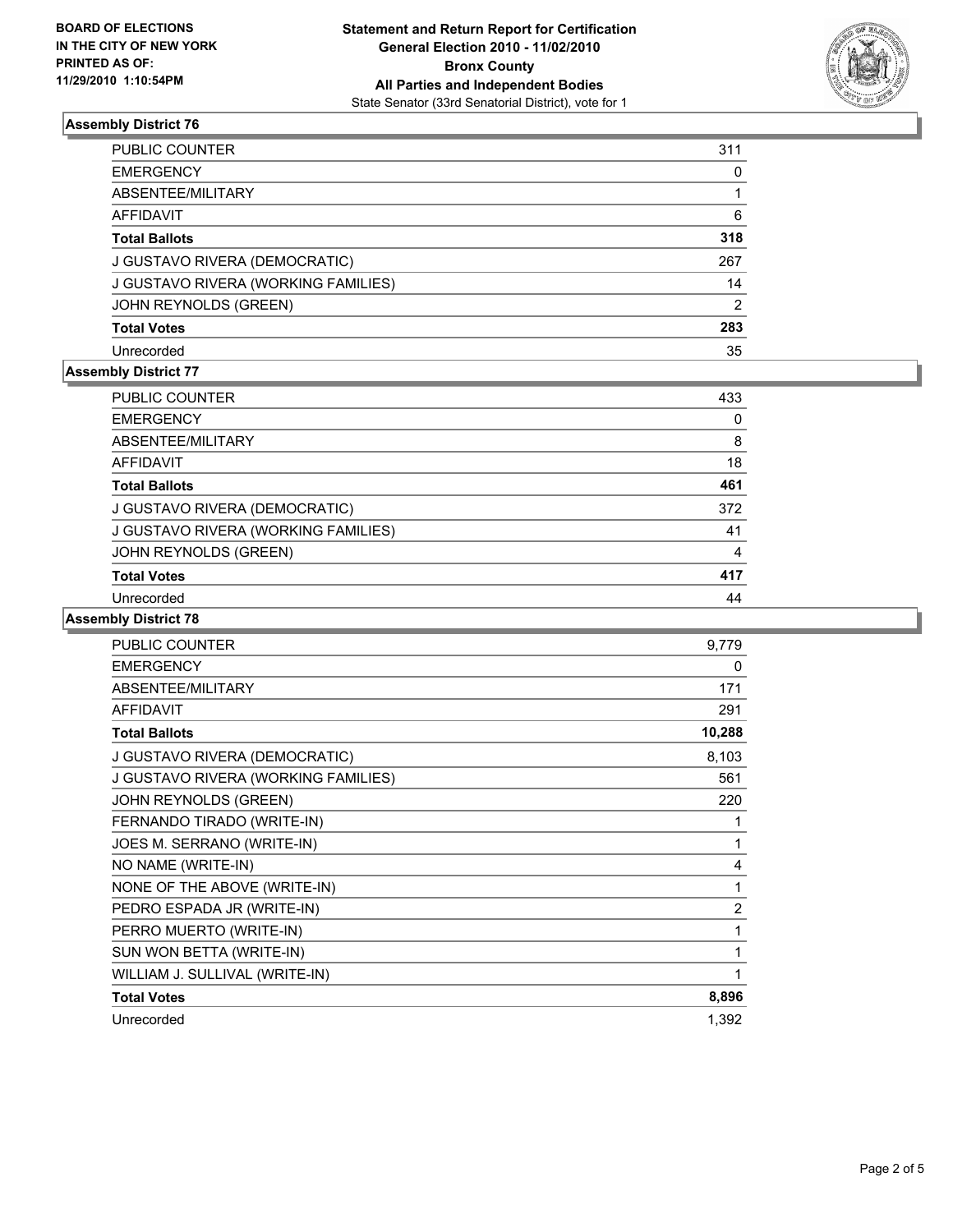

#### **Assembly District 79**

| PUBLIC COUNTER                      | 3,213 |
|-------------------------------------|-------|
| <b>EMERGENCY</b>                    | 0     |
| ABSENTEE/MILITARY                   | 42    |
| AFFIDAVIT                           | 105   |
| <b>Total Ballots</b>                | 3,366 |
| J GUSTAVO RIVERA (DEMOCRATIC)       | 2,791 |
| J GUSTAVO RIVERA (WORKING FAMILIES) | 141   |
| JOHN REYNOLDS (GREEN)               | 31    |
| NO NAME (WRITE-IN)                  | 2     |
| <b>Total Votes</b>                  | 2,965 |
| Unrecorded                          | 401   |

### **Assembly District 80**

| <b>PUBLIC COUNTER</b>               | 2,827 |
|-------------------------------------|-------|
| <b>EMERGENCY</b>                    | 0     |
| ABSENTEE/MILITARY                   | 63    |
| <b>AFFIDAVIT</b>                    | 51    |
| <b>Total Ballots</b>                | 2,957 |
| J GUSTAVO RIVERA (DEMOCRATIC)       | 2,148 |
| J GUSTAVO RIVERA (WORKING FAMILIES) | 212   |
| JOHN REYNOLDS (GREEN)               | 110   |
| PEDRO ESPADA JR (WRITE-IN)          |       |
| TINKER BELL (WRITE-IN)              |       |
| <b>Total Votes</b>                  | 2,472 |
| Unrecorded                          | 485   |

#### **Assembly District 81**

| <b>PUBLIC COUNTER</b>               | 7,215 |
|-------------------------------------|-------|
| <b>EMERGENCY</b>                    | 0     |
| ABSENTEE/MILITARY                   | 200   |
| <b>AFFIDAVIT</b>                    | 143   |
| <b>Total Ballots</b>                | 7,614 |
| J GUSTAVO RIVERA (DEMOCRATIC)       | 5,187 |
| J GUSTAVO RIVERA (WORKING FAMILIES) | 580   |
| JOHN REYNOLDS (GREEN)               | 369   |
| ADRANO ESPIALLAT (WRITE-IN)         | 2     |
| ADRIANO ESPAILLOT (WRITE-IN)        | 1     |
| <b>B BLANCO (WRITE-IN)</b>          | 1     |
| BILLY TULLY (WRITE-IN)              | 1     |
| FRANK VERNACCIO (WRITE-IN)          | 1     |
| JOSEPH DIOGAIDI (WRITE-IN)          | 1     |
| KEVIN PARKER (WRITE-IN)             | 1     |
| MACKENZIE CHARTER (WRITE-IN)        | 1     |
| NO NAME (WRITE-IN)                  | 2     |
| NONE OF THE ABOVE (WRITE-IN)        | 1     |
| PEDRO ESPADA JR. (WRITE-IN)         | 1     |
| <b>Total Votes</b>                  | 6,149 |
| Unrecorded                          | 1,465 |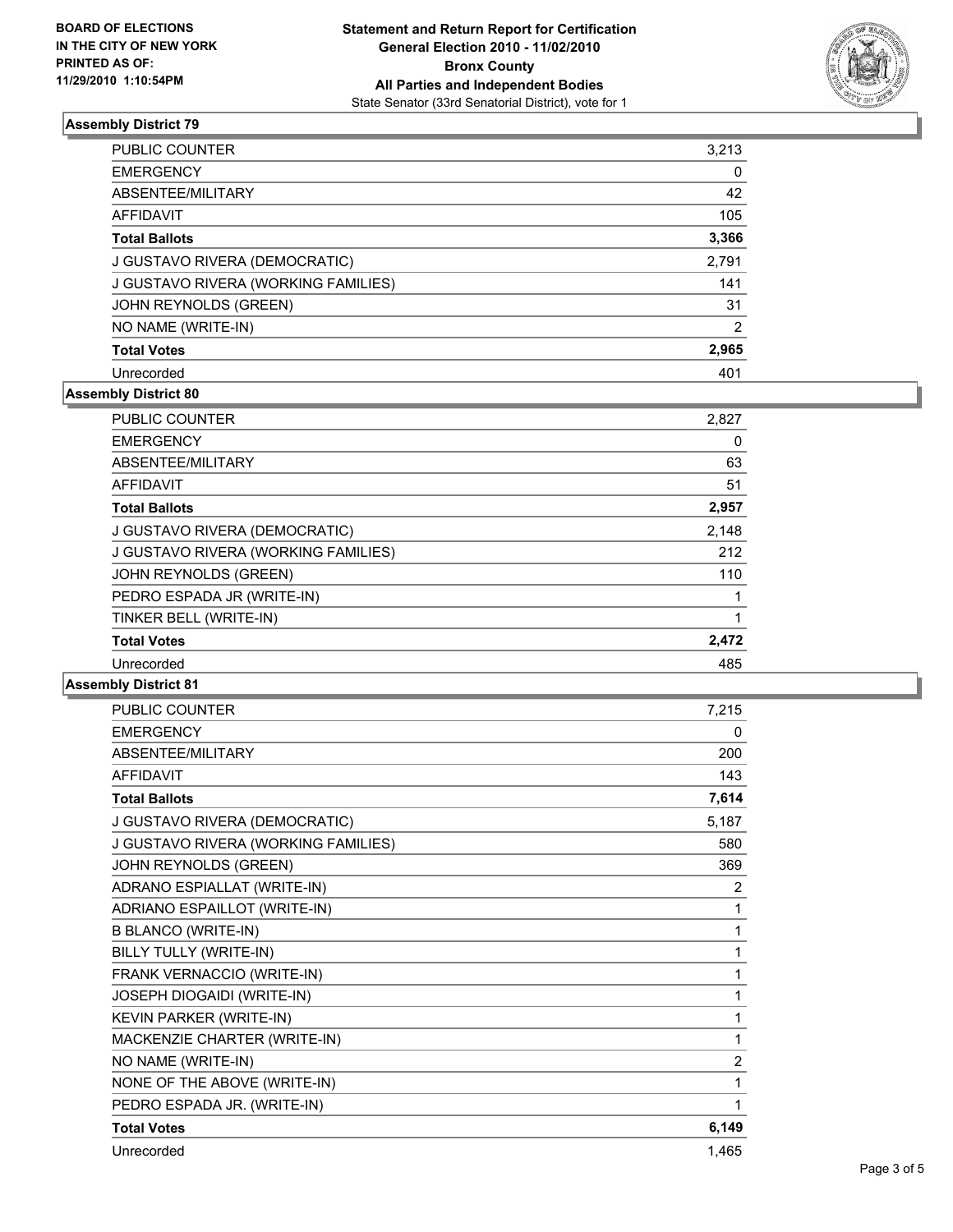

#### **Assembly District 86**

| PUBLIC COUNTER                      | 7,877 |
|-------------------------------------|-------|
| <b>EMERGENCY</b>                    | 0     |
| ABSENTEE/MILITARY                   | 78    |
| <b>AFFIDAVIT</b>                    | 322   |
| <b>Total Ballots</b>                | 8,301 |
| J GUSTAVO RIVERA (DEMOCRATIC)       | 6,154 |
| J GUSTAVO RIVERA (WORKING FAMILIES) | 846   |
| JOHN REYNOLDS (GREEN)               | 97    |
| JOHN CLIFTON (WRITE-IN)             | 1     |
| NO NAME (WRITE-IN)                  |       |
| RICK LAZIO (WRITE-IN)               | 1     |
| SEAN P. WALSH (WRITE-IN)            | 2     |
| <b>Total Votes</b>                  | 7,102 |
| Unrecorded                          | 1,199 |